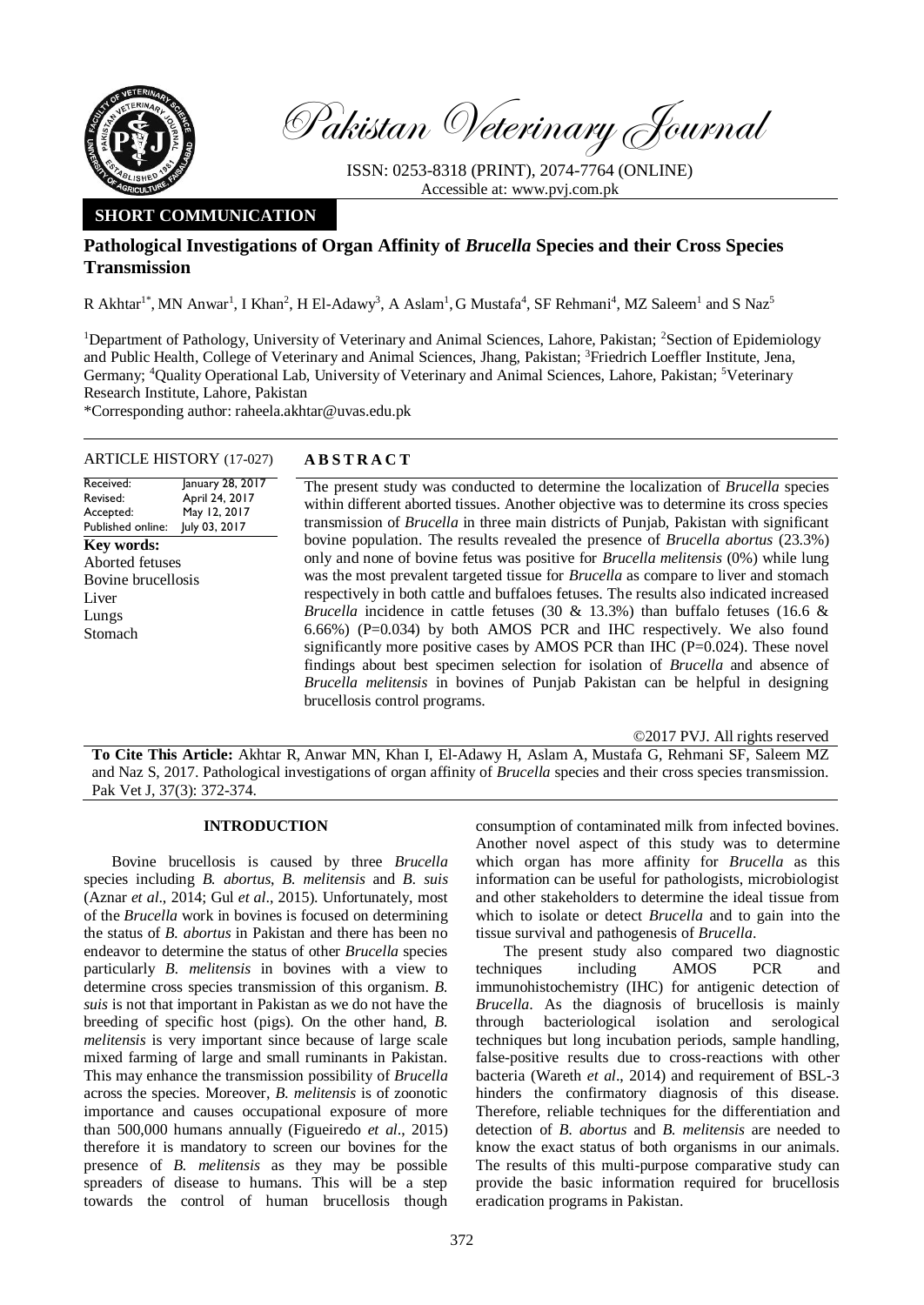### **MATERIALS AND METHODS**

Samples of lung, liver and stomach were collected from 60 aborted fetuses of cattle and buffaloes (30 each) at private and government livestock farms located in and around Lahore district. The aborted fetuses were included on the bases of abortion in last month and from dams with no history of vaccination against brucellosis. The samples were preserved in 10% neutral buffered formalin for further processing by AMOS PCR and IHC for analysis of *B. abortus* and *B. melitensis*.

The DNA was extracted from lungs, liver and stomach of aborted bovine fetuses using OIAamp™ DNA mini kit (Qiagen Inc., Valencia, CA) and was purified by using genomic DNA purification kit Catalog # K0512. DNA quantification was done by using Nanodrop. The IS*711*genetic element was targeted for amplification in both *B. abortus* and *B. mellitensis* using primer sequences as follows:

I*S711* for *B. abortus* at 498bp.

5-GACGAACGGAATTTTTCCAATCCC-3 5-TGCCGATCACTTAAGGGCCTTCAT-3 IS*711* for *B. melitensis* at 731bp 5-AAATCGCGTCCTTGCTGGTCTGA 5-TGCCGATCACTTAAGGGCCTTCAT-3

Amplification of DNA was carried out by denaturation at 94ºC for five minutes, primers annealing at 60ºC for one minute, initial extension at 72ºC for one minute and the final extension at 72ºC for 10 minutes. The amplicons were run on 1.2% agarose gel along with DNA markers and imaging was performed using gel documentation system (Bricker and Halling, 1995).

The immunohistochemical analysis was performed using *INVITROGEN* Histostain®-*Plus* 3 rd Gen IHC detection kit Cat.No.85-9673 according to manufacturer's instructions (Xavier *et al*., 2009). The tissue samples were fixed for 24 hrs in 10% neutral buffered formalin solution, dehydrated and embedded in paraffin wax. Paraffinembedded tissue sections were sectioned (4 μm), mounted on positively charged Superfrost Plus glass slides and stained with hematoxylin and eosin  $(H & E)$ .

Primary antibodies were raised in three healthy adult rabbits. Their serum was checked by ELISA for antibodies against *Brucella.* The inoculum was prepared with *Brucella* vaccine, injected subcutaneously @ 0.2 mL per rabbit and bled periodically from day zero to 7, 15, 30, 45 to check the antibody titer in their serum against *Brucella*. Slides were treated with the primary antibody (100 µL) for 60 minutes in a moist chamber. After washing with phosphate-buffered saline (PBS), the slides were incubated with biotinylated secondary antibody (100 µL) for 10 min at room temperature and rinsed twice in PBS. The slides were incubated with streptavidin– peroxidase conjugate (100µL) for 10 min at room temperature and rinse again with PBS. The reaction was developed with a 0.026% diaminobenzidine solution and counter staining was done with hematoxylin. Tissue sections positive for *B. abortus* and *B. melitensis* by culture were used as tissue controls while bovine tissues from *Brucella*-free cattle were used as negative controls. The normal rabbit serum replaced primer antibody in negative control*.* The statistical analysis was made by the chi square test using SPSS version 22.

#### **RESULTS AND DISCUSSION**

Of the 60 aborted bovine tissue samples, AMOS PCR detected 14 samples (23.3%) and IHC detected six (10%) samples to be positive for *B. abortus* while none of the sample was positive for *B. melitensis* (Fig. 1). The absence of *B. melitensis* in bovines is noteworthy as this species is considered to cause human mortality as compared to other *Brucella* species (Osler and Palmer, 2014). This may be due to host specificity of *Brucella* species.

Tissue burden of *Brucella* in lung, liver and stomach was also observed by IHC (Fig. 2, 3  $\&$  4). Interestingly we detected more *Brucella* antigens in lung tissue as compare to liver and stomach respectively  $(P=0.032)$ . These findings may be due to more susceptibility of respiratory epithelium as a predilection site for *Brucella* as compare to gastrointestinal tract. The low amount of *Brucella* antigen in liver of infected fetuses may be due to the presence of mononuclear phagocytes in liver that are mainly involved in removing *Brucella*. This variable *Brucella* load may also depend upon the time post infection and affinity of receptors in each organ for entry of organism (Castaneda-Roldan *et al*., 2004). It may also be possible that the number of *Brucella* organisms in liver and stomach was less than the threshold of immunohistochemical detection. Therefore, we need to culture the tissue to determine tissue burden/concentration of *Brucella*.

The ratio of *B. abortus* positive samples was more in cattle fetuses (30  $\&$  13.3%) than buffalo fetuses (16.6  $\&$ 6.66%) (P=0.034) by both AMOS PCR and IHC respectively. This was again good news for stakeholders as there are more buffalo milk consumers in Pakistan than those consuming cow milk. This increased incidence in buffaloes could be due to resistance of buffaloes to brucellosis in comparison to cattle [\(Borriello](http://www.ncbi.nlm.nih.gov/pubmed/?term=Borriello%20G%5BAuthor%5D&cauthor=true&cauthor_uid=16552040) *et al*., 2006).

In order to replace the laborious culture techniques for routine analysis we compared two antigenic techniques for direct detection of *Brucella* and found more positive cases by AMOS PCR than IHC ( $P=0.024$ ). This indicates more sensitivity of AMOS-PCR as compare to IHC. Moreover, AMOS PCR detects four *Brucella* species simultaneously and is a single step procedure as compare to IHC. The cost comparison of two showed that IHC was more expensive than AMOS-PCR. Therefore, based upon our results we recommend use of AMOS-PCR for quick, accurate and cost effective diagnosis of brucellosis.

**Conclusions:** The results of this study showed the presence of only *B. abortus* in bovine fetuses without any evidence of *B. melitensis* and the incidence of brucellosis was more in cattle fetuses than in buffalo fetuses. This study for the first time reported the increased affinity of fetal lung tissue for *Brucella* localization than liver and stomach*.* This information may help to propose the selection of best specimen/tissue for detection of *Brucella* species as well as the route of vaccine to target the most affected organs. Moreover, AMOS PCR detected more cases than IHC; hence, it can be suggested as a better diagnostic tool for the detection of brucellosis.